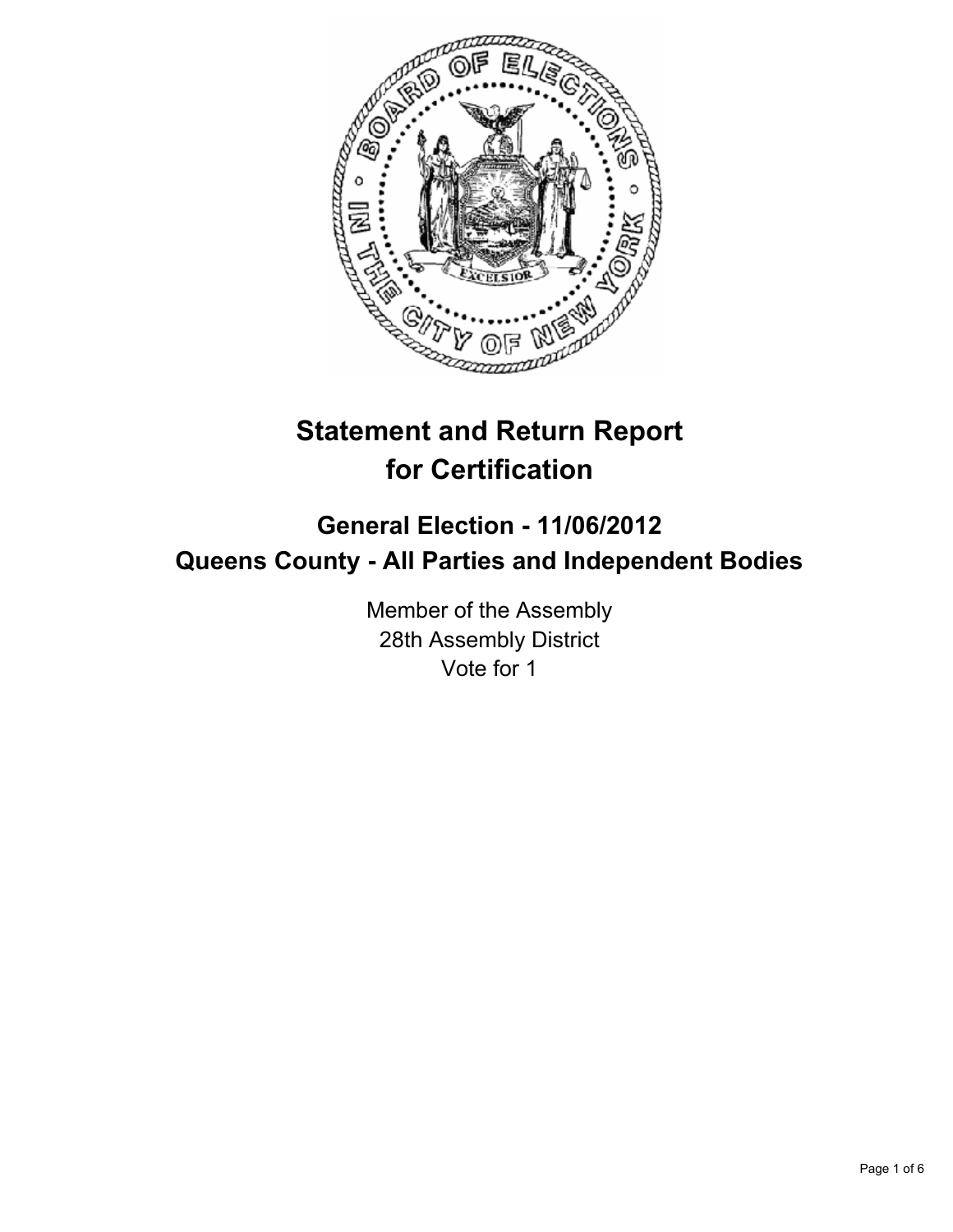

#### **Assembly District 28**

| PUBLIC COUNTER                                            | 35,397     |
|-----------------------------------------------------------|------------|
| <b>EMERGENCY</b>                                          | 24         |
| ABSENTEE/MILITARY                                         | 1,579      |
| <b>FEDERAL</b>                                            | 498        |
| <b>SPECIAL PRESIDENTIAL</b>                               | 0          |
| AFFIDAVIT                                                 | 2,462      |
| <b>Total Ballots</b>                                      | 39,960     |
| Less - Inapplicable Federal/Special Presidential Ballots  | (498)      |
| <b>Total Applicable Ballots</b>                           | 39,462     |
| ANDREW D. HEVESI (DEMOCRATIC)                             | 24,705     |
| ANDREW D. HEVESI (WORKING FAMILIES)                       |            |
| AL CAPONE (WRITE-IN)                                      | 2,103<br>1 |
|                                                           |            |
| ALEXANDER POWIETRZSKI (WRITE-IN)                          | 1          |
| ALVIN MORRIS (WRITE-IN)<br><b>BAN VACCINES (WRITE-IN)</b> | 1          |
|                                                           | 1          |
| <b>BARRY GADWETER (WRITE-IN)</b>                          | 1          |
| BERNIE GOETZ (WRITE-IN)                                   | 1          |
| <b>BOB TURNER (WRITE-IN)</b>                              | 1          |
| BRYAN RICILLI (WRITE-IN)                                  | 1          |
| CHRISTOPHER MURPHY (WRITE-IN)                             | 1          |
| DAVID FELDSTEIN (WRITE-IN)                                | 1          |
| DAVID PATTERSON (WRITE-IN)                                | 1          |
| DAVID SHAPIRO (WRITE-IN)                                  | 1          |
| DOLORES MADDIS (WRITE-IN)                                 | 1          |
| EDDIE WILTERS (WRITE-IN)                                  | 1          |
| ELI STEIER (WRITE-IN)                                     | 2          |
| FLORENTINA NICA (WRITE-IN)                                | 1          |
| FRANK FAZIO (WRITE-IN)                                    | 1          |
| FRANK KENNA (WRITE-IN)                                    | 1          |
| <b>GARY TRAVERSON (WRITE-IN)</b>                          | 1          |
| GEORGE PAPACHARTAMBOW (WRITE-IN)                          | 1          |
| <b>GEORGE ROKENBRAD (WRITE-IN)</b>                        | 1          |
| GREGORY MORGAN ARNOLD (WRITE-IN)                          | 1          |
| JAEN VILLALVIR (WRITE-IN)                                 | 1          |
| JAMES SANDERS (WRITE-IN)                                  | 1          |
| JEFF ROSENBACH (WRITE-IN)                                 | 1          |
| JENNA MOUREY (WRITE-IN)                                   | 1          |
| JOE FOX (WRITE-IN)                                        | 1          |
| JOHN ATTENES (WRITE-IN)                                   | 1          |
| JOHN B. BELL (WRITE-IN)                                   | 1          |
| JOHN HAJKO (WRITE-IN)                                     | 2          |
| JOHN ZACHERLEY (WRITE-IN)                                 | 1          |
| JONATHAN S. KINGSTON (WRITE-IN)                           | 1          |
| JOSEF WASNER (WRITE-IN)                                   | 1          |
| JOSEPH FOX (WRITE-IN)                                     | 1          |
| JOSEPH GERSTEL (WRITE-IN)                                 | 1          |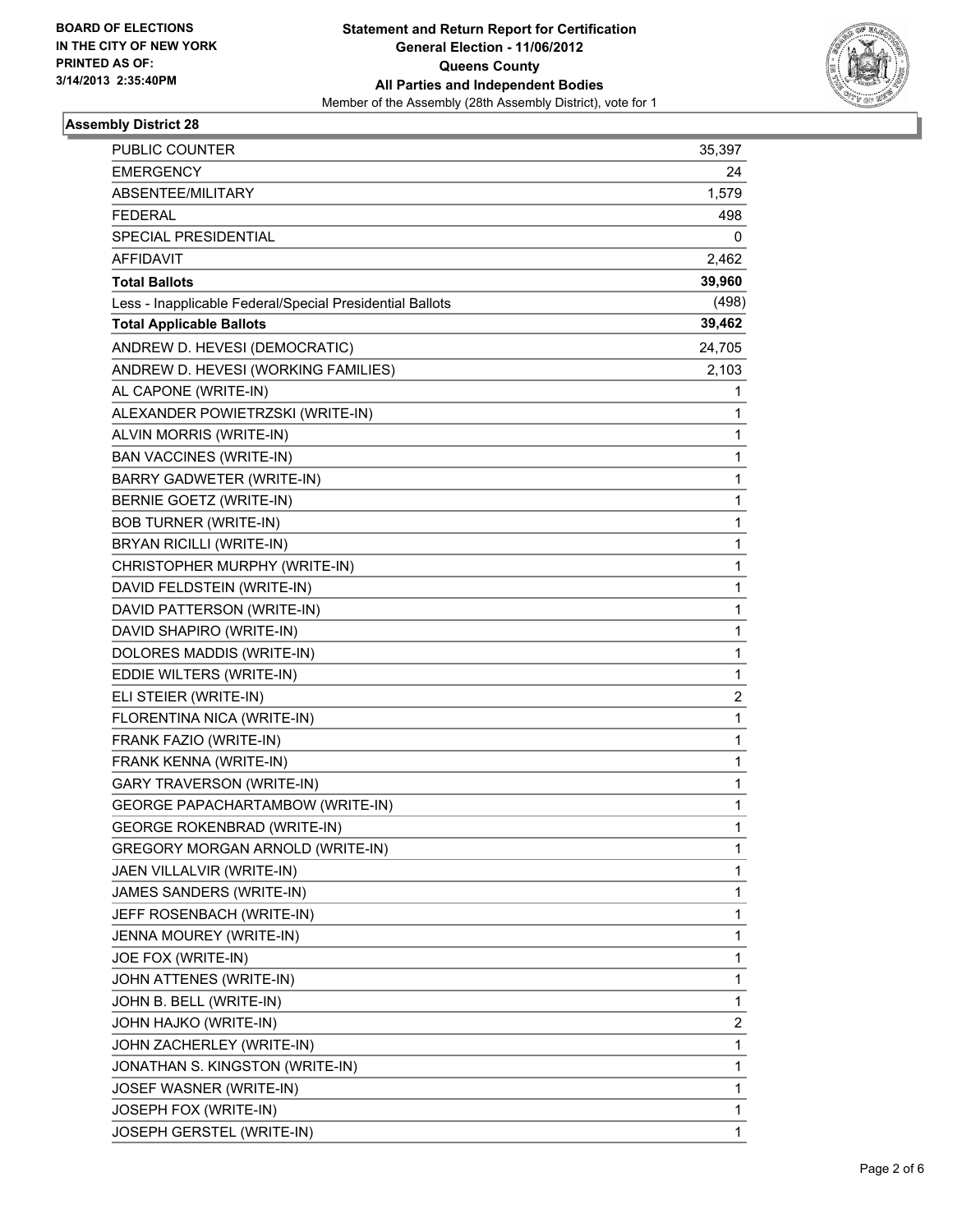

#### **Assembly District 28**

| KAREN KOSLOWITZ (WRITE-IN)          | 1      |
|-------------------------------------|--------|
| KATIE GRIFFIN (WRITE-IN)            | 1      |
| KEN CARL (WRITE-IN)                 | 1      |
| LOUIS JOSEPH DE PERGOLIO (WRITE-IN) | 1      |
| LUIGI CABONARGI (WRITE-IN)          | 1      |
| MARIA REUMIANT-SEVA (WRITE-IN)      | 1      |
| MATT KATZ (WRITE-IN)                | 1      |
| MATTHEW HUNTER (WRITE-IN)           | 1      |
| MICHAEL MCMAHN (WRITE-IN)           | 1      |
| MICHEAL LEWYA (WRITE-IN)            | 1      |
| MIKE ACKERMAN (WRITE-IN)            | 1      |
| MIKE MILLER (WRITE-IN)              | 1      |
| NAYCNE ELSA (WRITE-IN)              | 1      |
| OLGA BEROELLER (WRITE-IN)           | 1      |
| PATRICIA SCHNUPP (WRITE-IN)         | 1      |
| PAUL KELLY (WRITE-IN)               | 1      |
| PETERM HARGROVE (WRITE-IN)          | 1      |
| PNINA SAMVEY (WRITE-IN)             | 1      |
| RALPH NADER (WRITE-IN)              | 1      |
| ROBERT TURNER (WRITE-IN)            | 1      |
| RON PAUL (WRITE-IN)                 | 2      |
| ROSS PEROT (WRITE-IN)               | 1      |
| RUDY GIULIANI (WRITE-IN)            | 1      |
| RUSH LIMBAUGH (WRITE-IN)            | 1      |
| RYAN BARNEY (WRITE-IN)              | 1      |
| SCOT SCHER (WRITE-IN)               | 1      |
| SCOTT M. HABER (WRITE-IN)           | 1      |
| SHAYON GREENFIELD (WRITE-IN)        | 1      |
| STEPHEN COLBERT (WRITE-IN)          | 2      |
| STEVE WOSABI (WRITE-IN)             | 1      |
| TEDDY CANTOS (WRITE-IN)             | 1      |
| TIM TEBOW (WRITE-IN)                | 1      |
| TONI RUSSI (WRITE-IN)               | 1      |
| UNATTRIBUTABLE WRITE-IN (WRITE-IN)  | 24     |
| WILLIAM MEANY (WRITE-IN)            | 1      |
| ZOFIA DIROCCO (WRITE-IN)            | 1      |
| <b>Total Votes</b>                  | 26,906 |
| Unrecorded                          | 12,556 |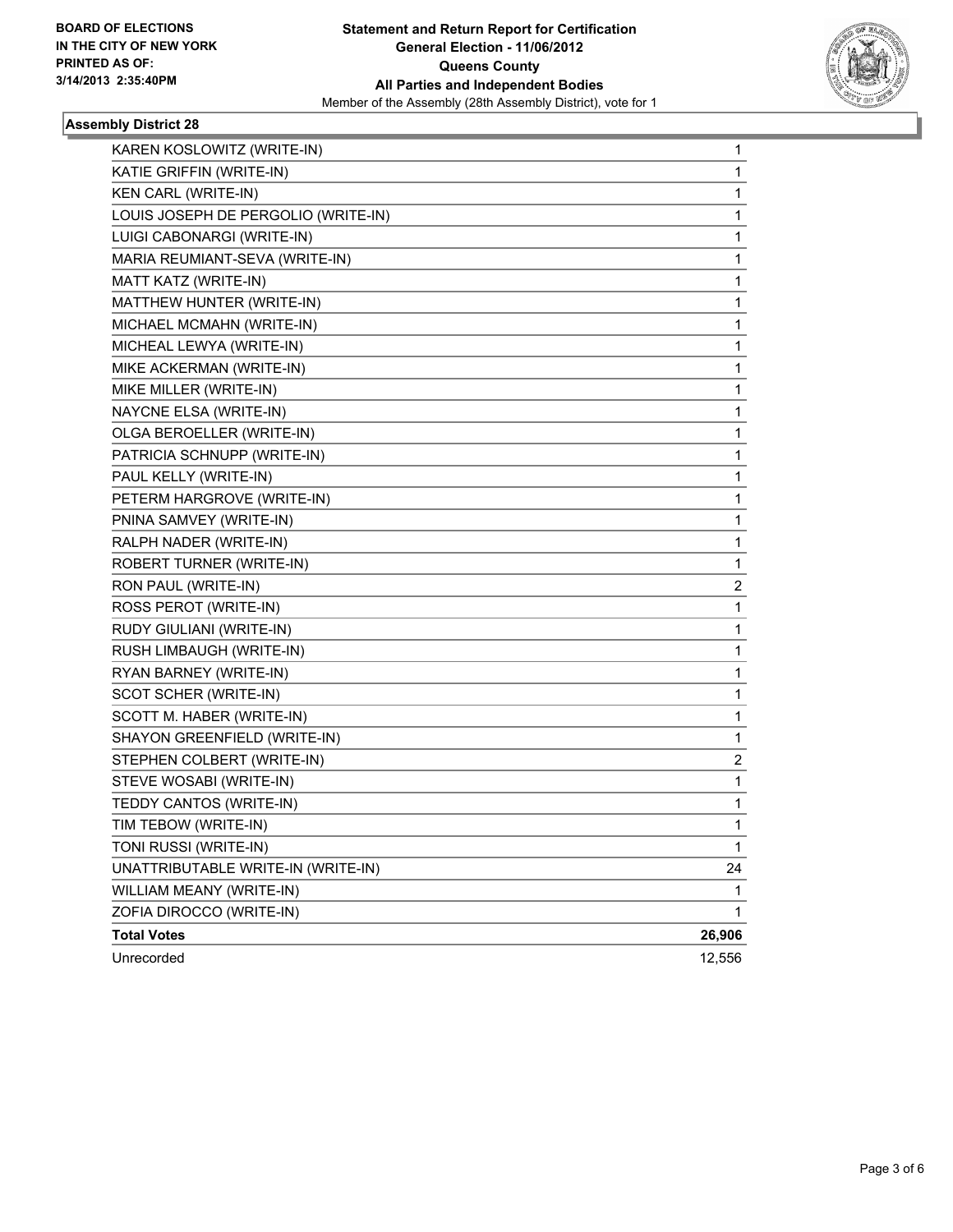

#### **Total for Member of the Assembly (28th Assembly District) - Queens County**

| <b>PUBLIC COUNTER</b>                                    | 35,397       |
|----------------------------------------------------------|--------------|
| <b>EMERGENCY</b>                                         | 24           |
| ABSENTEE/MILITARY                                        | 1,579        |
| FEDERAL                                                  | 498          |
| SPECIAL PRESIDENTIAL                                     | 0            |
| AFFIDAVIT                                                | 2,462        |
| <b>Total Ballots</b>                                     | 39,960       |
| Less - Inapplicable Federal/Special Presidential Ballots | (498)        |
| <b>Total Applicable Ballots</b>                          | 39,462       |
| ANDREW D. HEVESI (DEMOCRATIC)                            | 24,705       |
| ANDREW D. HEVESI (WORKING FAMILIES)                      | 2,103        |
| AL CAPONE (WRITE-IN)                                     | 1            |
| ALEXANDER POWIETRZSKI (WRITE-IN)                         | 1            |
| ALVIN MORRIS (WRITE-IN)                                  | 1            |
| <b>BAN VACCINES (WRITE-IN)</b>                           | 1            |
| <b>BARRY GADWETER (WRITE-IN)</b>                         | 1            |
| BERNIE GOETZ (WRITE-IN)                                  | 1            |
| <b>BOB TURNER (WRITE-IN)</b>                             | $\mathbf{1}$ |
| BRYAN RICILLI (WRITE-IN)                                 | 1            |
| CHRISTOPHER MURPHY (WRITE-IN)                            | 1            |
| DAVID FELDSTEIN (WRITE-IN)                               | $\mathbf{1}$ |
| DAVID PATTERSON (WRITE-IN)                               | 1            |
| DAVID SHAPIRO (WRITE-IN)                                 | 1            |
| DOLORES MADDIS (WRITE-IN)                                | $\mathbf{1}$ |
| EDDIE WILTERS (WRITE-IN)                                 | 1            |
| ELI STEIER (WRITE-IN)                                    | 2            |
| FLORENTINA NICA (WRITE-IN)                               | 1            |
| FRANK FAZIO (WRITE-IN)                                   | 1            |
| FRANK KENNA (WRITE-IN)                                   | 1            |
| <b>GARY TRAVERSON (WRITE-IN)</b>                         | $\mathbf{1}$ |
| <b>GEORGE PAPACHARTAMBOW (WRITE-IN)</b>                  | 1            |
| <b>GEORGE ROKENBRAD (WRITE-IN)</b>                       | 1            |
| GREGORY MORGAN ARNOLD (WRITE-IN)                         | 1            |
| JAEN VILLALVIR (WRITE-IN)                                | 1            |
| JAMES SANDERS (WRITE-IN)                                 | 1            |
| JEFF ROSENBACH (WRITE-IN)                                | 1            |
| JENNA MOUREY (WRITE-IN)                                  | 1            |
| JOE FOX (WRITE-IN)                                       | 1            |
| JOHN ATTENES (WRITE-IN)                                  | 1            |
| JOHN B. BELL (WRITE-IN)                                  | 1            |
| JOHN HAJKO (WRITE-IN)                                    | 2            |
| JOHN ZACHERLEY (WRITE-IN)                                | 1            |
| JONATHAN S. KINGSTON (WRITE-IN)                          | 1            |
| JOSEF WASNER (WRITE-IN)                                  | 1            |
| JOSEPH FOX (WRITE-IN)                                    | 1            |
| JOSEPH GERSTEL (WRITE-IN)                                | 1            |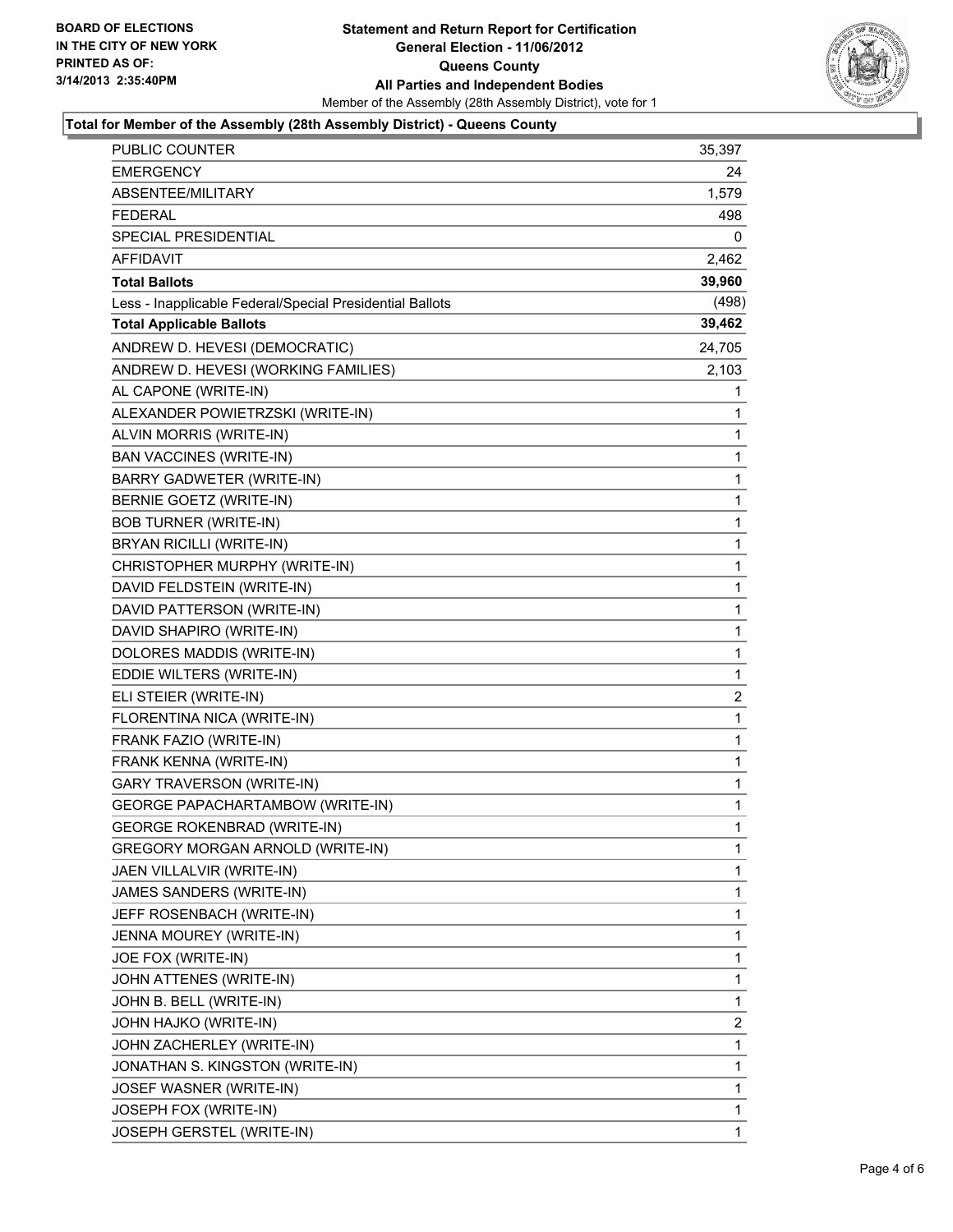

#### **Total for Member of the Assembly (28th Assembly District) - Queens County**

| KAREN KOSLOWITZ (WRITE-IN)          | $\mathbf{1}$ |
|-------------------------------------|--------------|
| KATIE GRIFFIN (WRITE-IN)            | 1            |
| KEN CARL (WRITE-IN)                 | 1            |
| LOUIS JOSEPH DE PERGOLIO (WRITE-IN) | 1            |
| LUIGI CABONARGI (WRITE-IN)          | 1            |
| MARIA REUMIANT-SEVA (WRITE-IN)      | 1            |
| MATT KATZ (WRITE-IN)                | 1            |
| MATTHEW HUNTER (WRITE-IN)           | 1            |
| MICHAEL MCMAHN (WRITE-IN)           | 1            |
| MICHEAL LEWYA (WRITE-IN)            | 1            |
| MIKE ACKERMAN (WRITE-IN)            | 1            |
| MIKE MILLER (WRITE-IN)              | 1            |
| NAYCNE ELSA (WRITE-IN)              | 1            |
| OLGA BEROELLER (WRITE-IN)           | 1            |
| PATRICIA SCHNUPP (WRITE-IN)         | 1            |
| PAUL KELLY (WRITE-IN)               | 1            |
| PETERM HARGROVE (WRITE-IN)          | 1            |
| PNINA SAMVEY (WRITE-IN)             | 1            |
| RALPH NADER (WRITE-IN)              | 1            |
| <b>ROBERT TURNER (WRITE-IN)</b>     | 1            |
| RON PAUL (WRITE-IN)                 | 2            |
| ROSS PEROT (WRITE-IN)               | 1            |
| RUDY GIULIANI (WRITE-IN)            | 1            |
| RUSH LIMBAUGH (WRITE-IN)            | 1            |
| RYAN BARNEY (WRITE-IN)              | 1            |
| SCOT SCHER (WRITE-IN)               | 1            |
| SCOTT M. HABER (WRITE-IN)           | 1            |
| SHAYON GREENFIELD (WRITE-IN)        | 1            |
| STEPHEN COLBERT (WRITE-IN)          | 2            |
| STEVE WOSABI (WRITE-IN)             | 1            |
| TEDDY CANTOS (WRITE-IN)             | 1            |
| TIM TEBOW (WRITE-IN)                | $\mathbf 1$  |
| TONI RUSSI (WRITE-IN)               | 1            |
| UNATTRIBUTABLE WRITE-IN (WRITE-IN)  | 24           |
| WILLIAM MEANY (WRITE-IN)            | 1            |
| ZOFIA DIROCCO (WRITE-IN)            | 1            |
| <b>Total Votes</b>                  | 26,906       |
| Unrecorded                          | 12,556       |